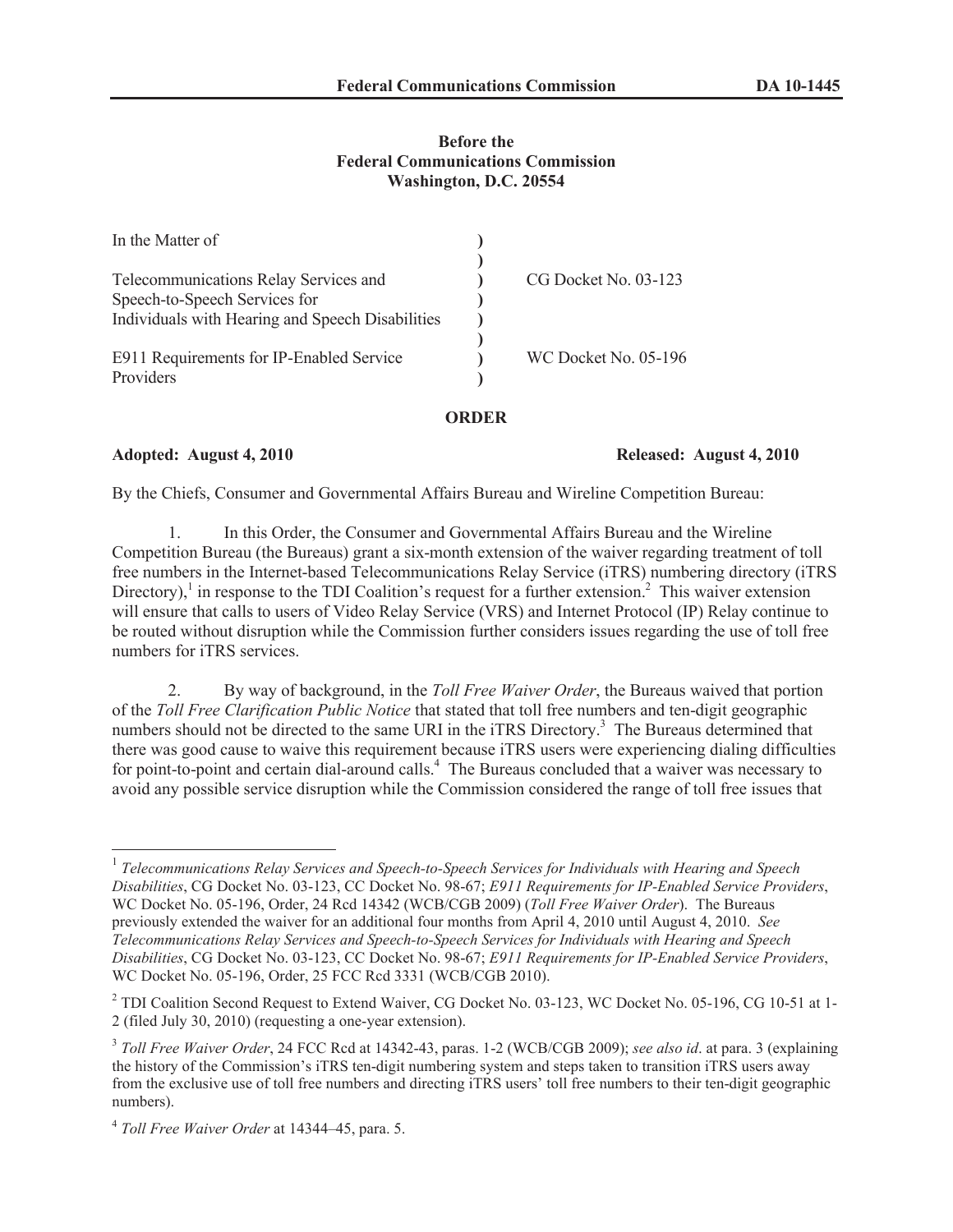have evolved since the issuance of the *First Internet-based TRS Order* in 2008.<sup>5</sup> The waiver was extended on April 2, 2010 and will expire on August 4, 2010.

3. We find there is good cause to extend this waiver once more to avoid any possible service disruption for iTRS users.<sup>6</sup> We do not find, however, that a year-long extension, as requested by the TDI Coalition, is in the public interest, and so we grant a six-month extension. An extension of six months will allow us to continue to consider the legal, policy and operational issues involved with the current use of toll free numbers for iTRS, as well as possible steps to ensure seamless access to iTRS for deaf and hard-of-hearing consumers. We note that the Commission recently issued a broad Notice of Inquiry into issues involving VRS.<sup>7</sup> Accordingly, we extend the waiver regarding treatment of toll free numbers in the iTRS Directory for an additional six months.

4. Accordingly, IT IS ORDERED, pursuant to the authority contained in sections 1, 4(i), 4(j), 225, and 251(e), of the Communications Act of 1934, as amended, 47 U.S.C. §§ 151, 154(i), 154(j), 225, and 251(e), and sections 0.91, 0.141, 0.291, 0.361, and 1.3 of the Commission's rules, 47 C.F.R. §§ 0.91, 0.141, 0.291, 0.361, 1.3, that this Order is ADOPTED, and that the Commission's requirement that toll free numbers and ten-digit geographic numbers not be directed to the same URI in the iTRS Directory is waived until February 4, 2011.

5. IT IS FURTHER ORDERED that the Second Request to Extend Waiver filed by the TDI Coalition on July 30, 2010, is granted to the extent described herein, and is otherwise denied.

<sup>5</sup> *Telecommunications Relay Services and Speech-to-Speech Services for Individuals with Hearing and Speech Disabilities*, CG Docket No. 03-123; *E911 Requirements for IP-Enabled Service Providers*, WC Docket No. 05-196, Report and Order and Further Notice of Proposed Rulemaking, 23 FCC Rcd 11591 (2008) (*First Internet-based TRS Order*); *see also Telecommunications Relay Services and Speech-to-Speech Services for Individuals with Hearing and Speech Disabilities*, CG Docket No. 03-123; *E911 Requirements for IP-Enabled Service Providers*, WC Docket No. 05-196, Second Report and Order and Order on Reconsideration, 24 FCC Rcd 791 (2008); *Clarification Regarding the Use of Toll Free Numbers for Internet-Based Telecommunications Relay Services*, CG Docket No. 03-123, CC Docket No. 98-67, WC Docket No. 05-196, Public Notice, 24 FCC Rcd 10626 (2009).

<sup>&</sup>lt;sup>6</sup> The Commission may waive its rules -- in whole or in part -- "for good cause shown." A waiver of our rules is appropriate if "special circumstances warrant a deviation from the general rule and such deviation will serve the public interest." *See* 47 C.F.R. § 1.3; *see also Northeast Cellular Telephone Co. v. FCC*, 897 F.2d 1164, 1166 (D.C. Cir. 1990).

<sup>7</sup> *Structure and Practices of the Video Relay Service Program*, CG Docket No. 10-51, Notice of Inquiry, FCC 10- 111, para. 1 (rel. June 28, 2010) (taking a fresh look at the Commission's VRS rules to ensure, "that this vital program is effective, efficient, and sustainable in the future.").